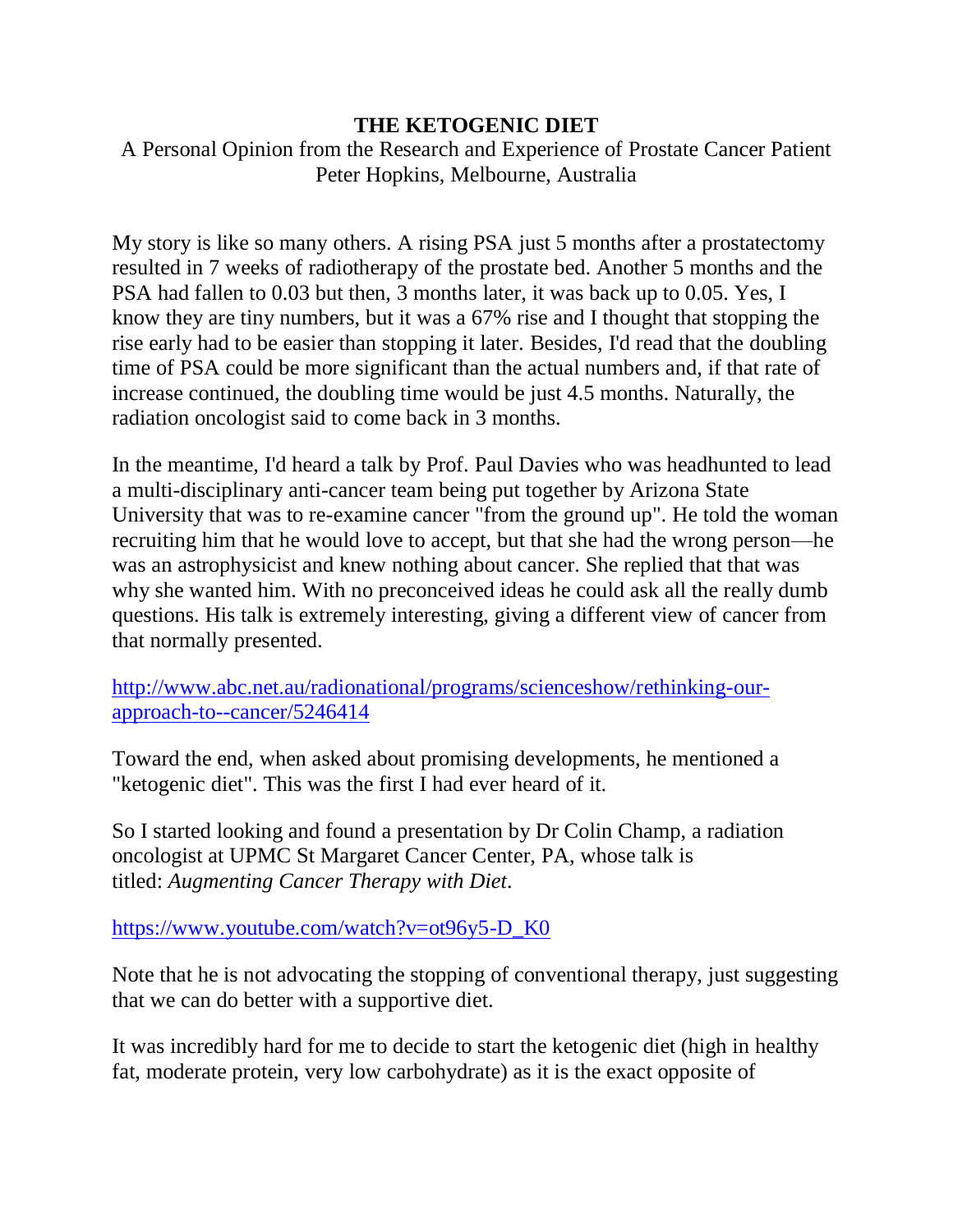everything I'd believed and practiced for 50+ years. **But the SCIENCE made sense**.

### **SCIENCE BEHIND THE KETOGENIC DIET**

1. Cancer **LOVES** glucose! This is the reason PET scans work. A radioactive sugar is injected into a blood vessel. Tumors are primed to take maximum advantage of this "feast" and soak up **many** times more than normal tissue does- thus showing up on the scan. It is interesting that we have used this sugar-attracting characteristic of tumors for many years for diagnosis, but it is only now starting to be used for treatment.

2. Every carbohydrate eaten is turned into glucose (some carbs much faster than others).

3. An elevated glucose level (hyperglycaemia) is bad for us and, consequently, a glucose spike triggers a corresponding insulin spike, designed to "push" the excess glucose into all available cells—especially tumors. **Every** glucose/insulin spike promotes cancer growth.

4. Mitochondria are in every cell and they are the "powerhouses" for that cell supplying its energy needs. They usually use glucose for fuel, but most normal cells in our bodies do not need glucose, they can function perfectly well on a diet of ketones (made by the liver from fatty acids).

5. Most tumors have damaged mitochondria and rely on fermentation for energy production. This requires vastly greater amounts of glucose than normal cells, giving tumors their insatiable appetite. The tumors cannot process ketones and consequently, even though you maintain normal blood sugar levels on a Ketogenic diet, the tumor misses out on the (normally frequent) glucose and insulin spikes and so become stressed when on a ketogenic diet. Hence, the tumor is more susceptible to any chemotherapy, radiotherapy, hormone treatment and the defences of our immune system.

6. An insulin spike also the triggers production of hormones such as Insulin-like Growth Factor–1 (IGF–1). These hormones prime tumors to take maximum advantage of the glucose feast that is arriving, thus further promoting tumor growth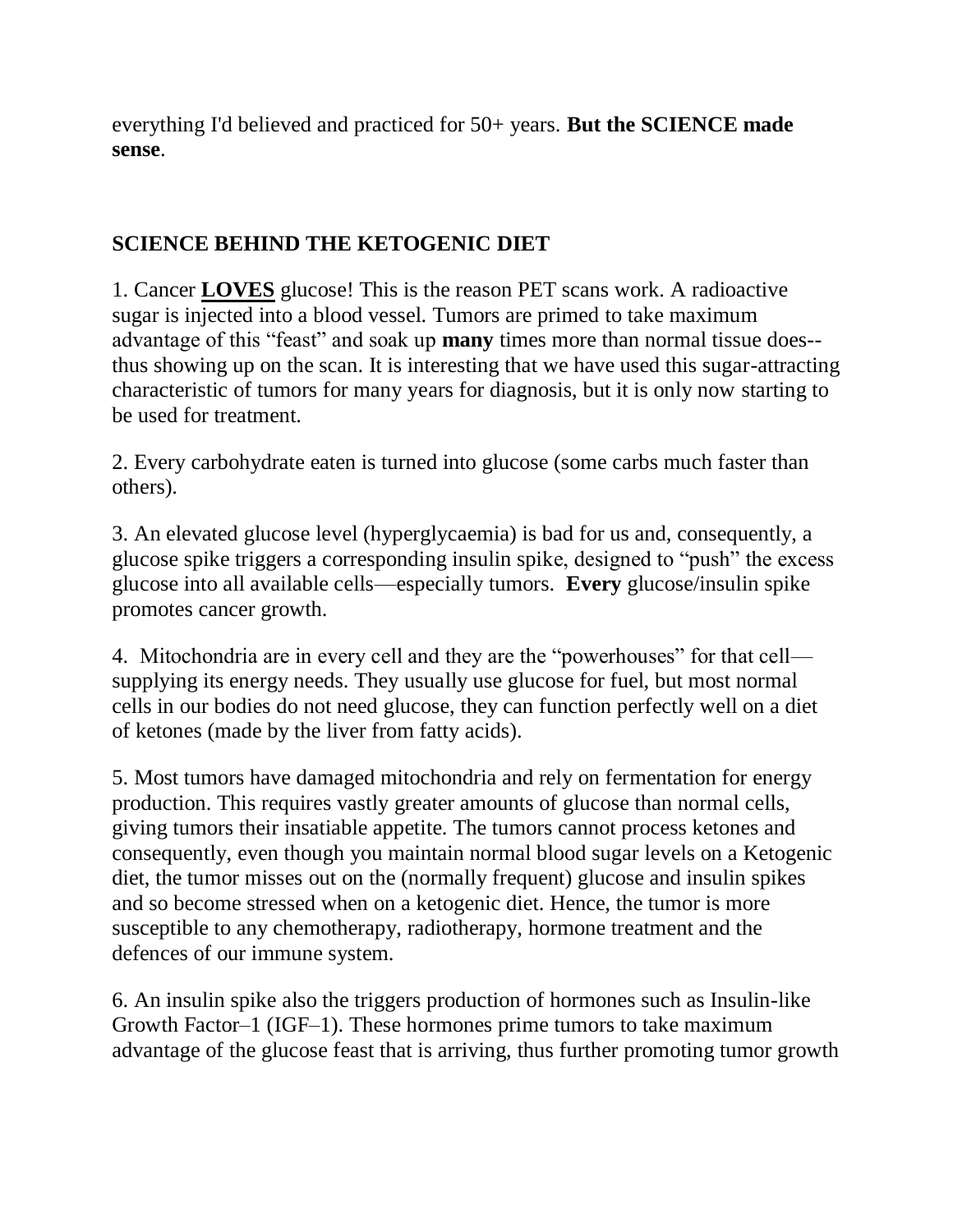7. A tumor cannot grow larger than about 0.5 mm without an enhanced blood supply. The growth of these new blood vessels is called angiogenesis.

Dr William Li, co-founder of the Angiogenesis Foundation of Cambridge, MA, talks about anti-angiogenic food here:

#### [https://www.ted.com/talks/william\\_li](https://www.ted.com/talks/william_li)

8. Yet another consequence of an insulin spike is that it triggers the tumor to produce Tumor Angiogenic Factors (TAF) that stimulate the growth of an enhanced blood supply to the tumor—to feed its insatiable appetite for **glucose.** Note, that a ketogenic diet is extremely anti-angiogenic by maintaining insulin levels at an absolute minimum, thereby depriving the tumor of both the TAF hormones and the insulin-promoted growth spikes.

9. Tumor cells are more susceptible to attack from free radicals than normal cells. This is largely the basis of radiotherapy, which generates free radicals in the vicinity of the tumor. Indeed, anti-oxidants are best avoided during radiotherapy treatment for this reason, but nobody tells you.

10. Tumor cells, deprived of their normal glucose "fix", become stressed and are even more prone to free radical attack, i.e. radiotherapy efficacy is enhanced. Conversely, the ketogenic diet has been shown to be anti-inflammatory for the normal cells fed on ketones—they enjoy enhanced protection from free radical attack.

Note: a well-controlled Ketogenic diet makes weight management much easier (both weight loss and weight gain). I've seen a high-carb (indulge your sweet tooth) diet recommended to chemo patients to help them maintain weight during treatment. It's the **worst possible** advice—it's just force-feeding the tumor! By taking extra calories in the form of healthy fats, the energy goes to the body where it's needed, not to the tumor.

11. The ketogenic diet is used in more than 100 hospitals in the USA for childhood epilepsy (and some cancers) that are resistant to drug therapy. Refer:

<https://www.charliefoundation.org/>

To the very best of my knowledge, not one of the above points is disputed by any authority. Consequently, to me, cutting those carbs really was a no-brainer.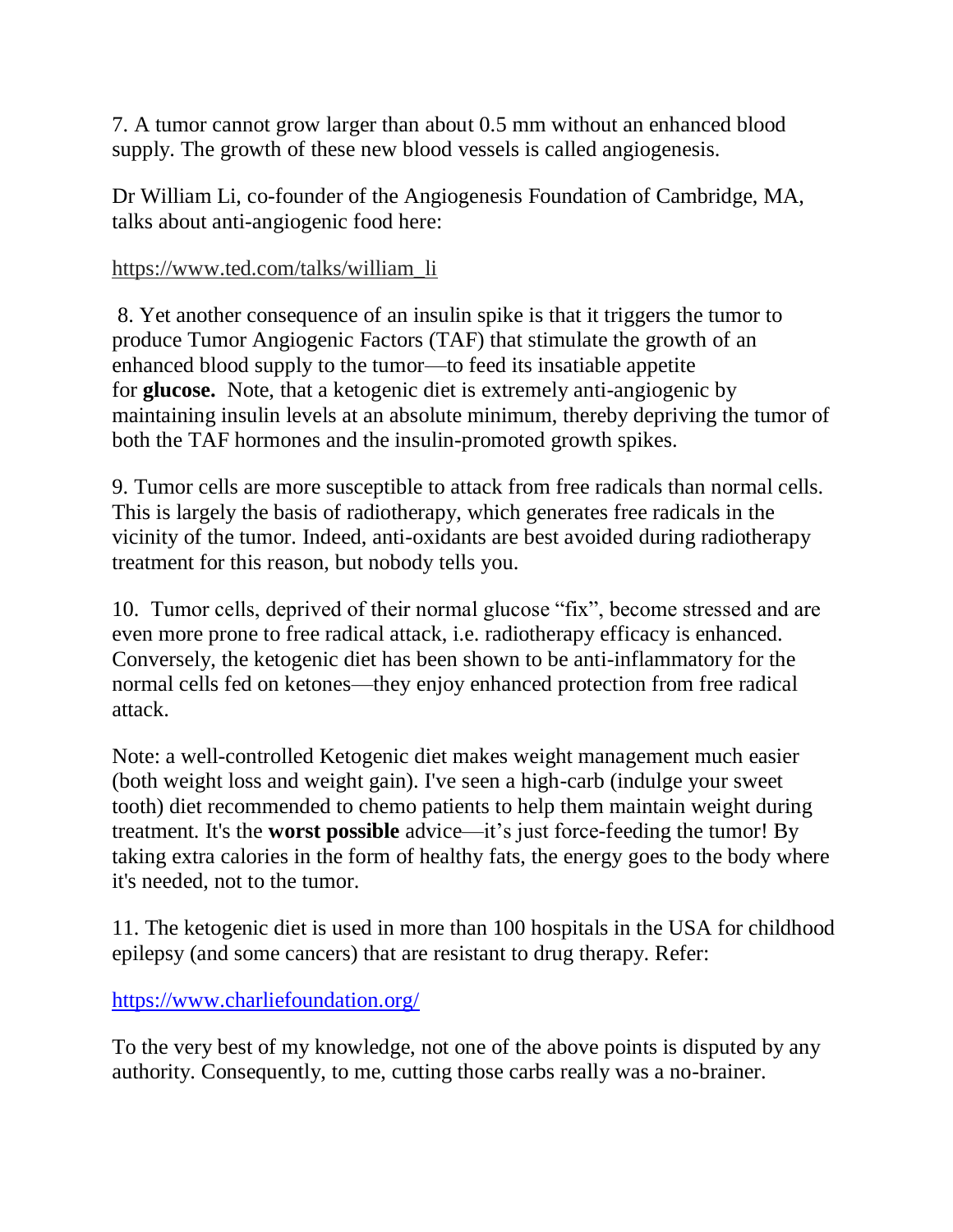The end result? Well, two months after starting the diet my PSA was down to 0.04 and six months later it was **<0.03**. It has remained constantly at <0.03 for over a year.

So what's not to like? Well from my perspective there is NO downside (in large part a consequence of my wife's great cooking, meals are still delicious). Obviously, I can't prove that the diet has made a difference, but I'm not about to give it up to try to prove a point.

## **RESEARCH**

There are a lot of clever people around the world researching the ketogenic diet, having attracted funding despite the fact that there is no patentable product at the end. No possible way for the outlay to be recovered, except by improved patient health.

• Iowa University published a research paper in 2014, *Ketogenic diets as an adjuvant cancer therapy: History and potential mechanism*. In its conclusion it stated:

*Despite recent advances in chemo-radiation, the prognosis for many cancer patients remains poor, and most current treatments are limited by severe adverse events. Therefore, there is a great need for complimentary approaches that have limited patient toxicity while selectively enhancing therapy responses in cancer versus normal tissues. Ketogenic diets could represent a potential dietary manipulation that could be rapidly implemented for the purpose of exploiting inherent oxidative metabolic differences between cancer cells and normal cells to improve standard therapeutic outcomes by selectively enhancing metabolic oxidative stress in cancer cells.*

*Although the mechanism by which ketogenic diets demonstrate anticancer effects when combined with standard radio-chemo-therapies has not been fully elucidated, preclinical results have demonstrated the safety and potential efficacy of using ketogenic diets in combination with radio-chemo-therapy to improve responses in murine cancer models. These preclinical studies have provided the impetus for extending the use of ketogenic diets into phase I clinical trials that are currently ongoing.*

The complete paper is available, free at: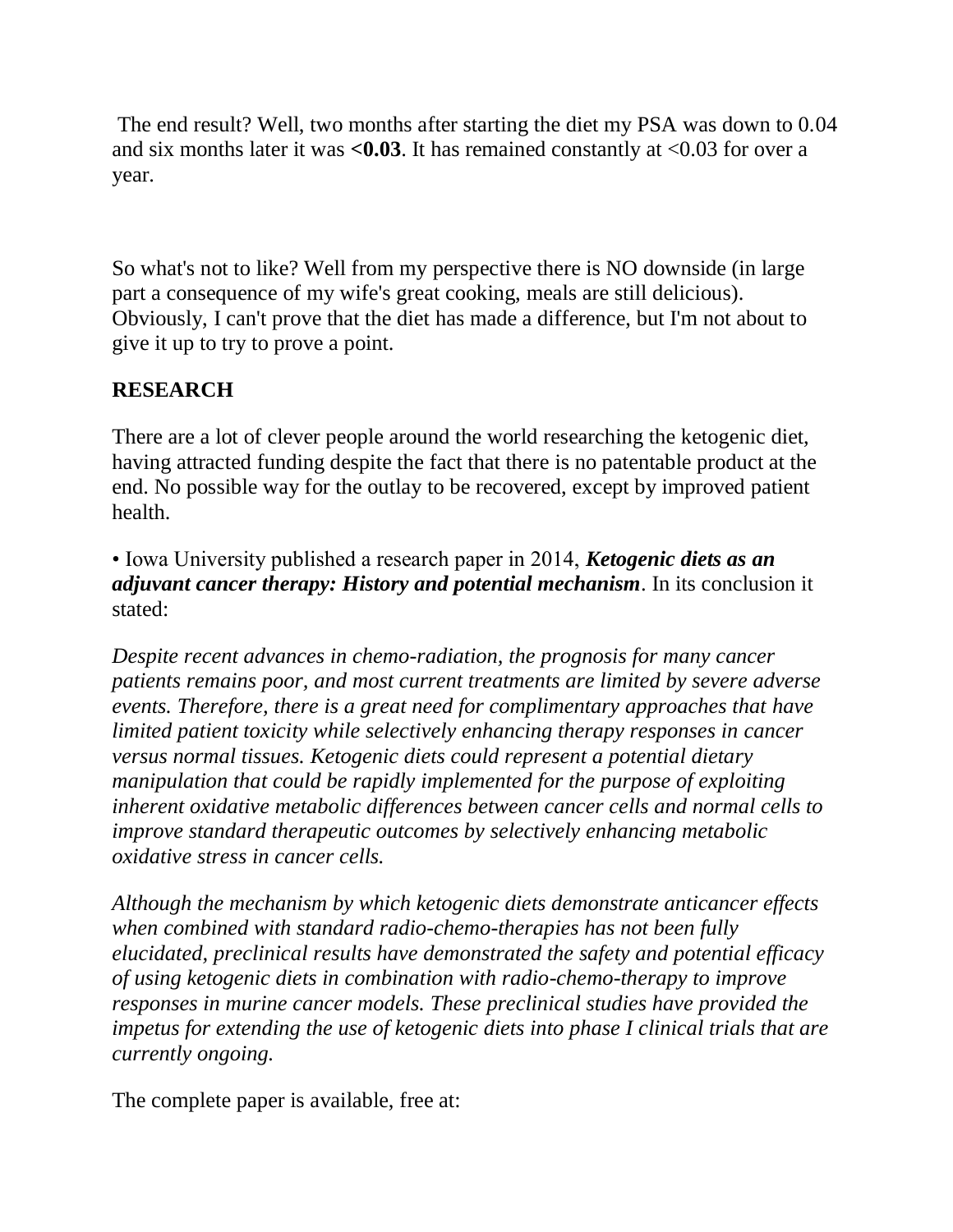<http://www.ncbi.nlm.nih.gov/pmc/articles/PMC4215472/>

• Dr. Abdul Kadir Slocum from the ChemoThermia Oncology Center in Turkey has been combining a ketogenic diet with chemotherapy, a glucose lowering drug, fasting and hyperbaric oxygen with some truly SENSATIONAL results. Not prostate specific, but exciting.

[https://www.youtube.com/watch?](https://www.youtube.com/watch)v=tL8rQ3aNvhs

• Thomas Seyfried PHD of Boston College has pioneered the research and understanding of cancer as a metabolic disease, but his book is extremely technical (and expensive). He presents information from his book here:

[www.youtube.com/watch?v=SEE-oU8\\_NSU](http://www.youtube.com/watch?v=SEE-oU8_NSU)

An excellent presentation of his work is in 4 parts by Georgia Ede MD:

<http://www.diagnosisdiet.com/what-causes-cancer/>

<http://www.diagnosisdiet.com/what-causes-cancer-part-ii/>

<http://www.diagnosisdiet.com/dietary-treatment-of-cancer/>

<http://www.diagnosisdiet.com/dietary-treatment-of-cancer/>

I'll guarantee you'll have a vastly better understanding of cancer after reading these. Almost certainly better than your GP. I printed off a copy of this for my GP to study. He did not dispute the content.

• Dominic D'Agostino PHD is a research scientist for the U.S. Navy. His study of oxygen toxicity has led into ketogenic research for cancer, epilepsy and dementia. His website has a great reference section:

<http://www.ketonutrition.org/>

and an interesting (short) presentation is at:

<http://www.ketonutrition.org/>

**IMPLEMENTATION**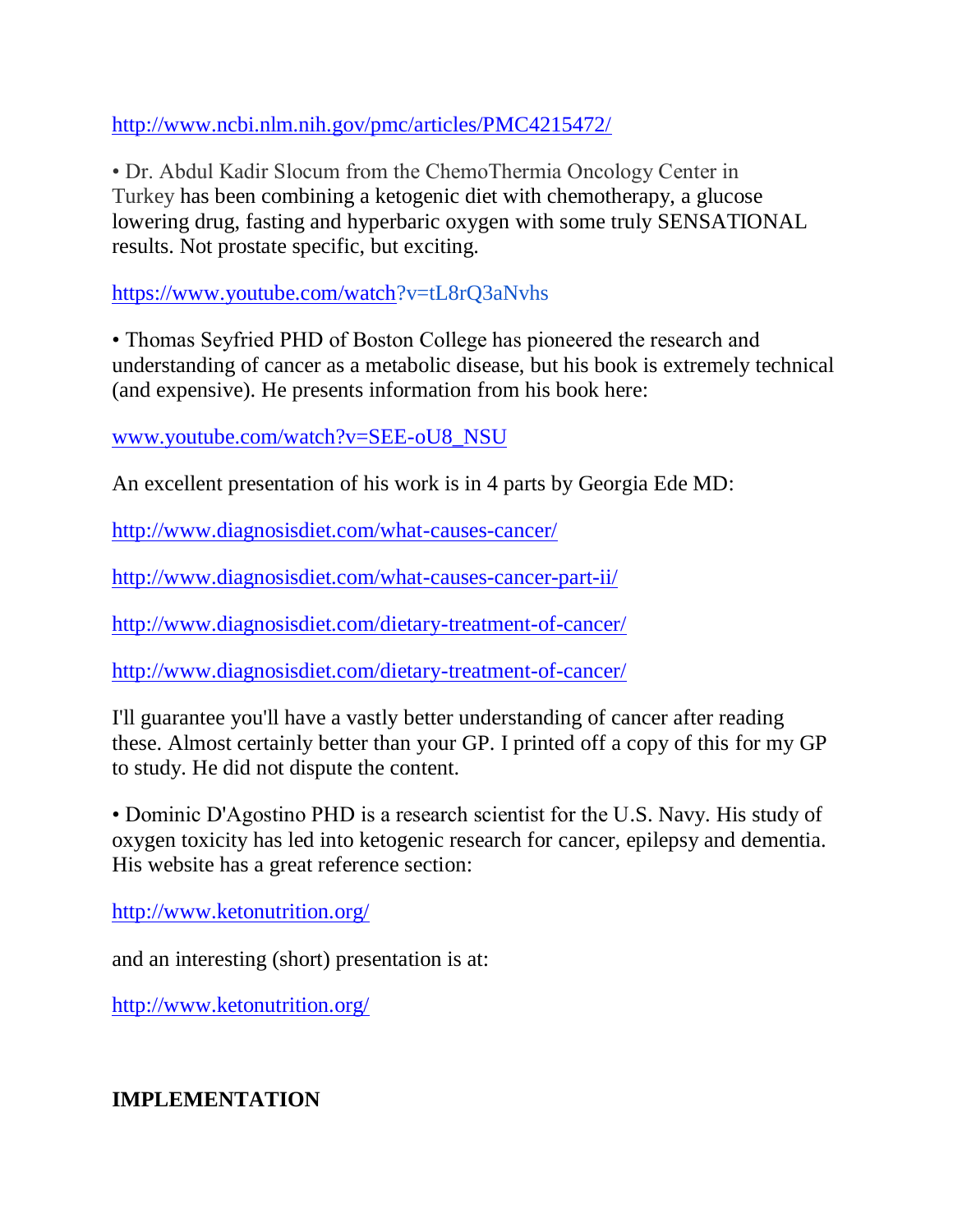A ketogenic diet for cancer treatment is not the same as that often used for weight loss. You're aiming toward just 12 gm of net carbs a day (net carbs are equal to the gross carbs minus the fiber), 1gm of protein per kilogram of ideal body weight (i.e.  $154$  lbs  $= 70$  kg that gives 70 gm of protein per day). The balance of your food is made up of healthy fats (olive oil, coconut oil, avocado, ghee, butter from grass fed beef. Forbidden is all margarine, transfats, hydrogenated oil, vegetable oils of corn, soybean, canola and cottonseed.)

But don't just jump in. You need to ease into a ketogenic diet over about 2 weeks to let the body adapt and prevent "keto flu". When you have adapted and your body is happy running on ketones, you are said to be in "ketosis". You can check this with test strips available from a pharmacy.

• have your GP monitor your blood chemistry. While you should aim to get a wide range of micronutrients by ensuring variety in your diet, a multi-vitamin/mineral daily should prevent deficiencies.

• Patricia Daly is a Swiss nutritional therapist living in Ireland had lost her sight in one eye from melanoma. In the end, it was only a ketogenic diet that restored her sight and completely removed a tumor on her optic nerve. We have found her recipes/cookbooks/advice to be excellent, particularly when first feeling our way in adopting a ketogenic diet. Refer:

<https://patriciadaly.com/>

• Fight Cancer With a Ketogenic Diet, an eBook that costs US\$25 and arrives instantly. It's a good, practical guide with balanced menus to get you started.

[www.ketogenic-diet-resource.com/cancer-diet.html](http://www.ketogenic-diet-resource.com/cancer-diet.html) 

•There's a huge range of great sites available in a world you never knew existed.

[https://nortonsafe.search.ask.com/web?q=Ketogenic+Diet%3F&o=APN11908&prt](https://nortonsafe.search.ask.com/web?q=Ketogenic+Diet%3F&o=APN11908&prt=cr)  $=cr$ 

But remember that a ketogenic diet for health/weight loss is not the same thing as a ketogenic anti-cancer diet.

## **SIDE EFFECTS**